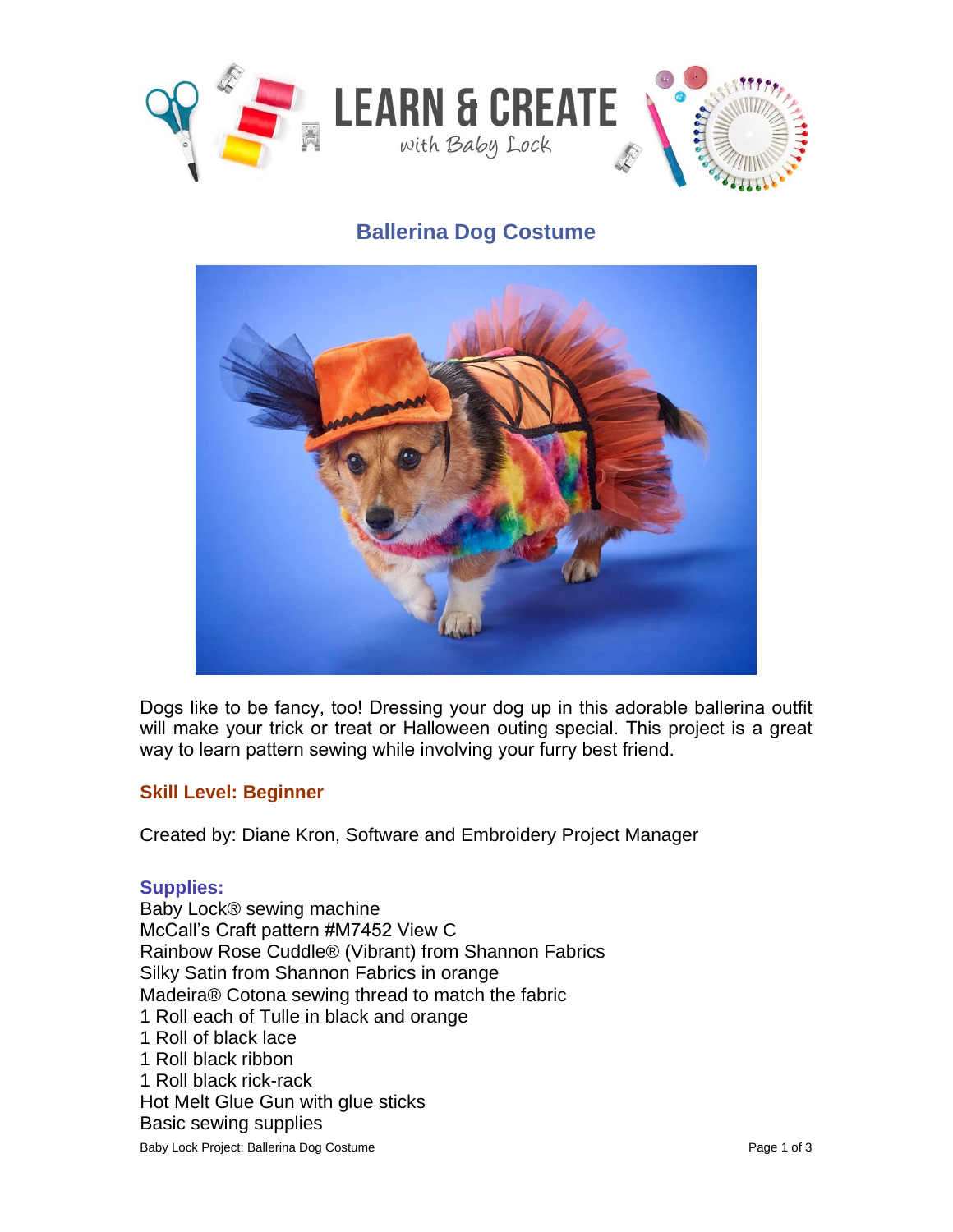

## **Instructions:**

1. Follow the guide sheet from the pattern to layout and cut out the pattern pieces according to the desired size for your dog. Use the tulle fabrics for the bottom edge of the skirt. Use the silky satin fabric for the lining and for the top inset section on the costume.



- 2. Set up the sewing machine. (Be sure to read the instruction book before you begin to sew.)
	- Wind a bobbin with the same color thread that will be used for the top thread.
	- Place the bobbin in the bobbin case. (Refer to the instruction book for winding the bobbin and inserting the bobbin in the bobbin case.)
	- Thread the machine.
	- Snap on the Zig-Zag foot.
	- Select the straight stitch left stitch.
	- Set the stitch length to 2.0.